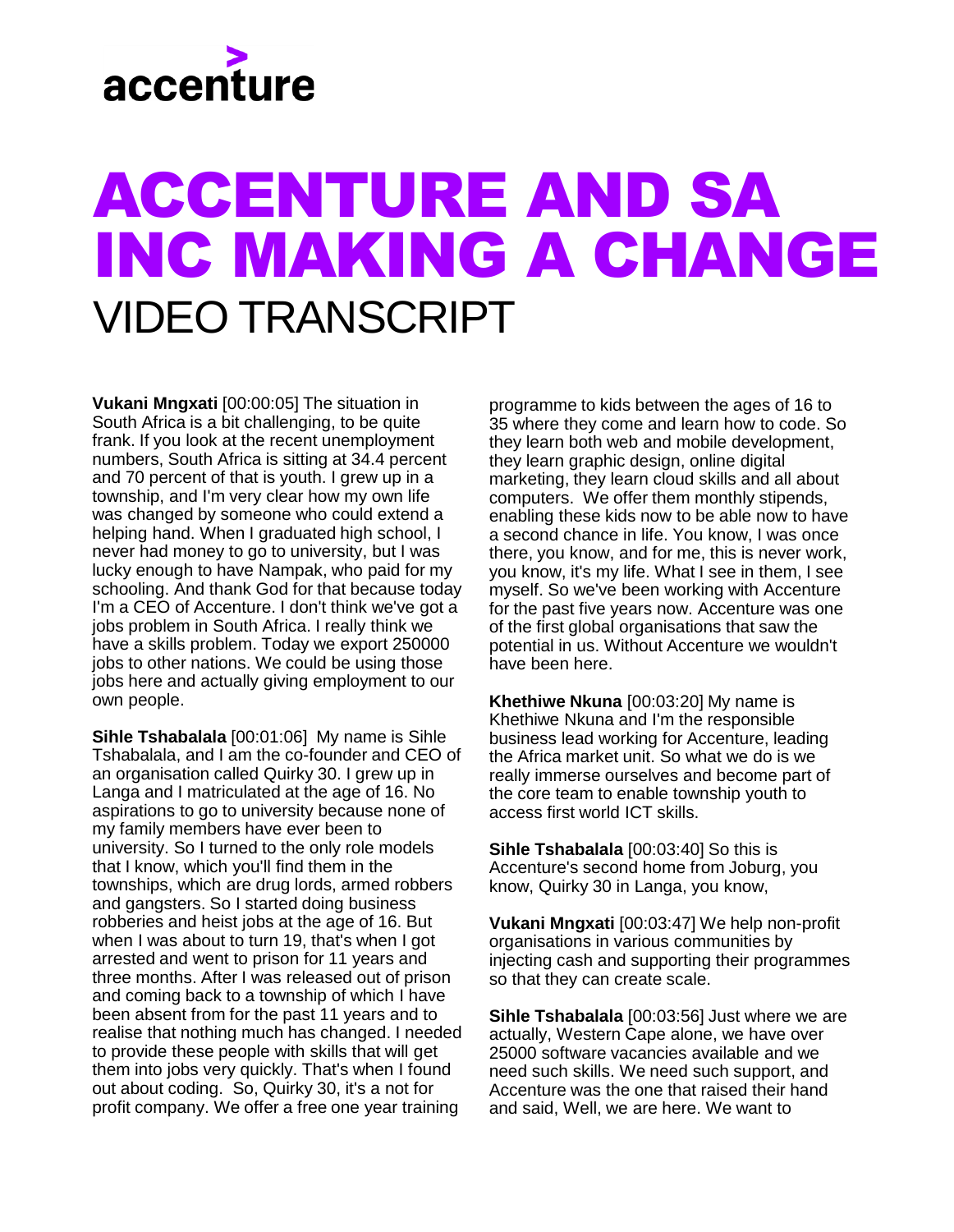## accenture

challenge the status quo. We want to position in this township as the next digital township, meaning that I want the next WhatsApp messager being built by township kid.

**Khethiwe Nkuna** [00:04:28] I believe that talent is dispersed equally, but opportunities aren't, and if that potential is harnessed, it is really an opportunity for us to move the dial when it comes to the unemployment status. So Skills to Succeed Academy is a highly interactive digital tool where young people have a virtual coach who actually walks the journey of helping them to identify their skills. And once you are then ready for your interview, you know there are mock interviews that young people would do on this technology platform.

**Sihle Tshabalala** [00:05:10] We realised that 90 percent, ninety, nine zero, don't have computers, even the 10 percent that do have, they they are talking about Pentium 2s, Pentium 3s, Pentium 4s. So that's why now with the help of Accenture, we've managed now to set them up with devices at home.

**Khethiwe Nkuna** [00:05:31] By us, equipping these young people with skills that are already in shortage it's also a talent pipeline for us.

**Sihle Tshabalala** [00:05:39] These are kids that have never thought of that they'll be amazing, they'll be, they'll be extraordinary, they'll do something magnificent in life.

**Khethiwe Nkuna** [00:05:47] We've trained over 12000 young people and between 85 to 90 per cent of them have actually gone into jobs. I know many places where CSR is something that people remember at BEE verification time, you know, but the fact that this role reports directly to the CEO ensures that this is a strategic business agenda.

**Edith Maphisa** [00:06:15] My name is Edith Maphisa, and I'm the managing director of FuseIT. So FuseIT is a custom software development company that focuses in your enterprise, complex, high volume solutions, both web based and mobile applications. Entrepreneurship can be a lonely journey at times. There's no safety net, you know, it's like you with a smile every day and you're thinking like, oh my word, you know, how am I going to survive?

**Zandile Njamela** [00:06:43] The biggest employers in our country are SMEs, and if we support more, SMEs to grow them, make them sustainable, they're able to employ more people. SMEs is the solution to the poverty levels to unemployment, low skill, low labour.

**Edith Maphisa** [00:07:05] So the Accenture enterprise supplier development is a programme where they take a number of SMMEs, so it's companies below 50 million, black owned and they take them through a two year programme. They looked at the increase in your profitability, increase in your revenue, increase in your head count as well.

**Zandile Njamela** [00:07:25] It's great to develop them, but they want business, right? So access to market is the biggest pillar for us where we integrate them and we make them suppliers. It enables us to provide clients with capable suppliers for their own supply chain. That's what makes our enterprise and supplier development programme different, it's shared value.

**Vukani Mngxati** [00:07:48] We need to invest in these entities, which today look small but have real potential of creating scale.

**Edith Maphisa** [00:07:56] We grew in our head count. So we employ 18 people at the moment. When I started the company, I thought like it was all about money, it was all about getting rich. But as you hiring new people in the business, you realise you're impacting lives, you're impacting livelihoods. So I don't have the luxury of quitting. You know, I have to make it work. That's what makes me fight every single day. That's what makes me want to succeed every single day.

**Zandile Njamela** [00:08:23] I take my job as though I'm in service. I'm there to serve them so